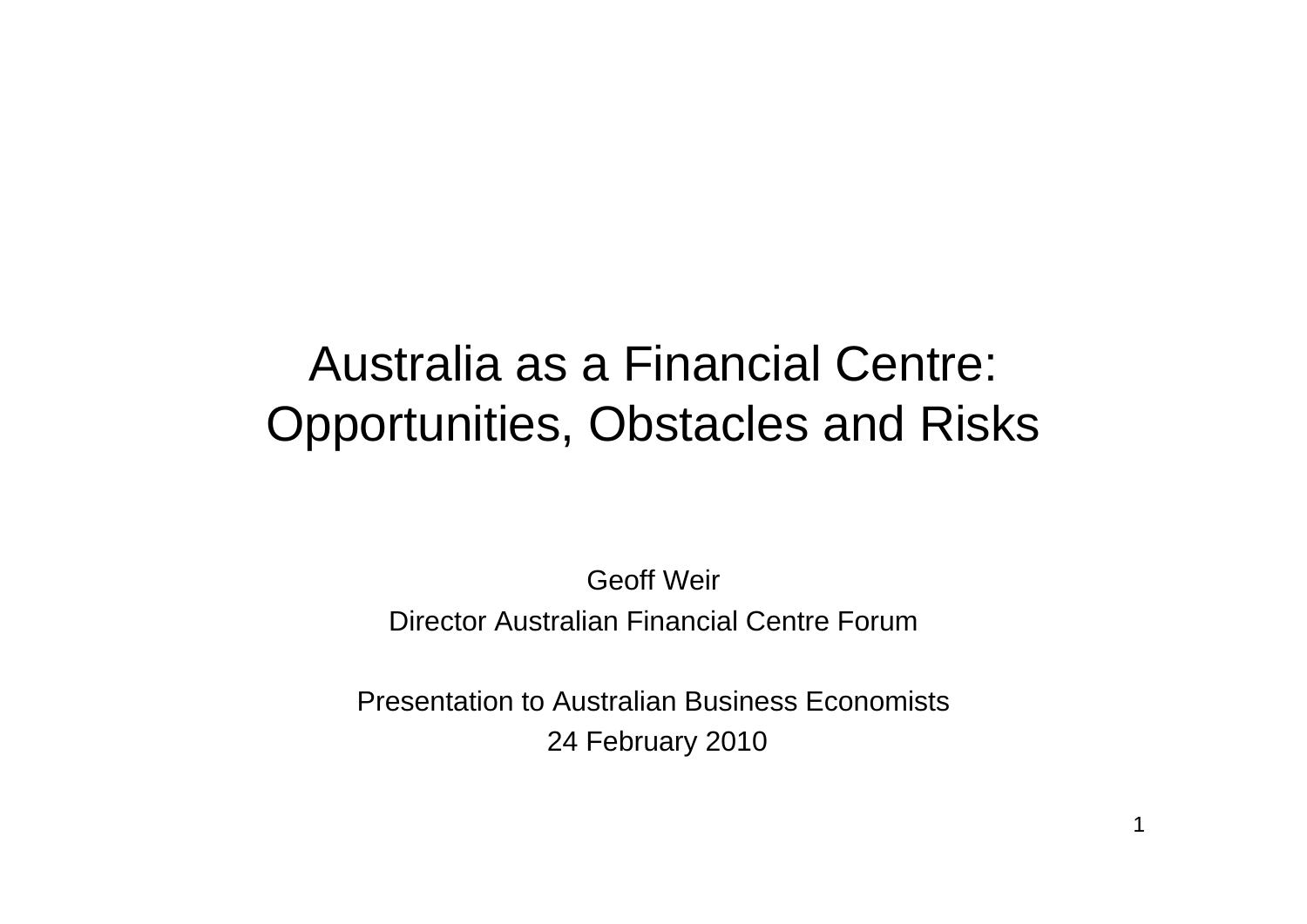### **Why Is It Worth Developing Australia as a Financial Centre?**

- $\bullet$  Well-established causal link in academic literature from financial sector development to economic growth.
- $\bullet$  Countries that have highly efficient and competitive financial sectors are also likely to be exporting those services, *unless* there are major constraints to doing so.
- $\bullet$ Most independent assessments rank Australia's financial sector very highly.
- $\bullet$  Taking full advantage of our comparative advantage provides benefits in terms of jobs, income, and economies of scale leading to lower fees and charges for financial services.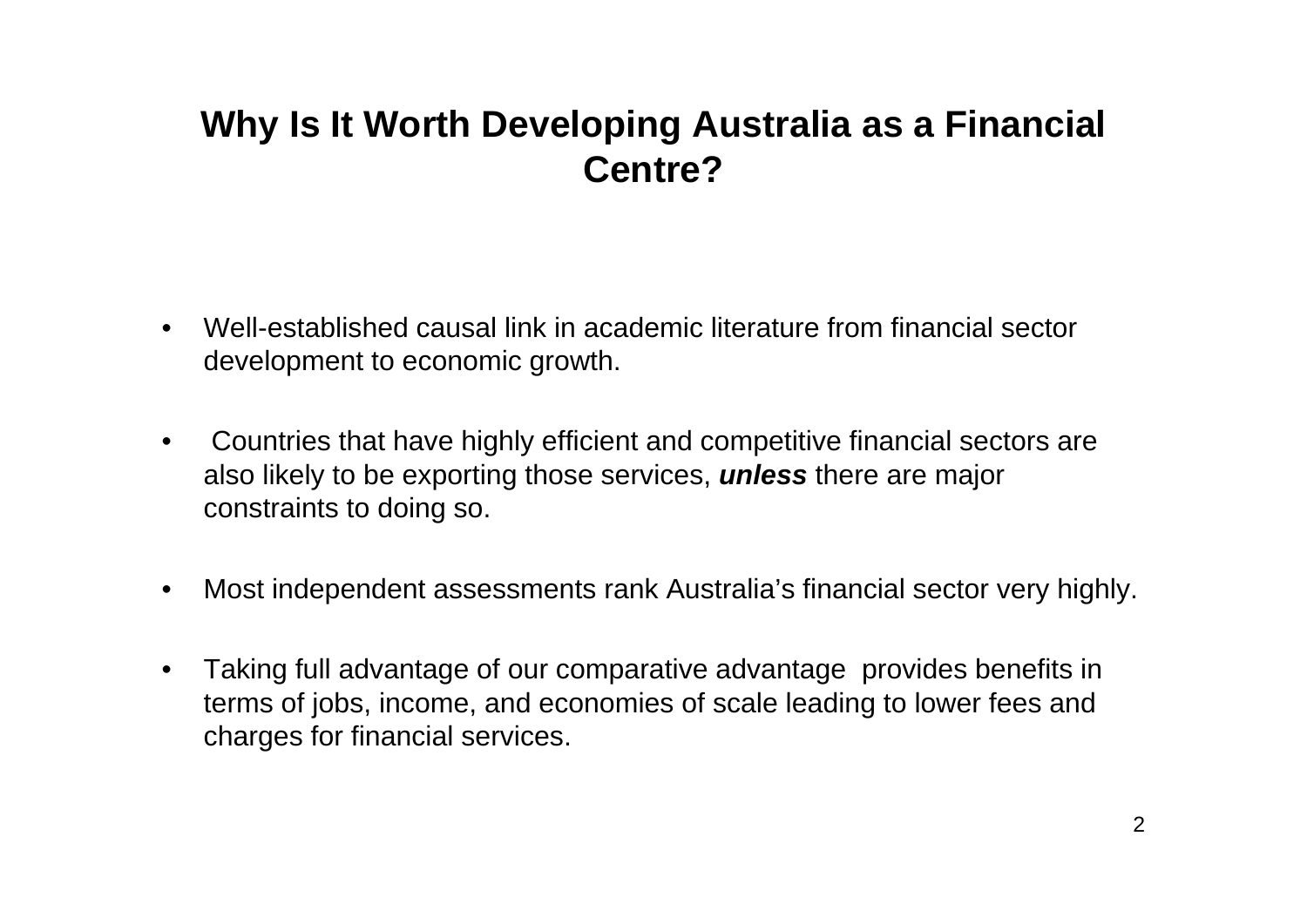### **What Kind of Financial Centre Do We Want?**

- •Important issue in post-GFC debate: Turner Report
- • One approach: major tax and other concessions to international financial services companies.
- $\bullet$  Unrealistic and undesirable approach for Australia:
	- current fiscal environment; and more importantly -hard lessons learnt from tariff policy debate
- $\bullet$  Most important characteristic of a *sustainable* leading financial centre: open, efficient, full service, competitive, innovative and well regulated.
- • Secondary characteristic: high degree of 'internationalisation': i.e. financial transactions involving offshore parties that are transacted through the centre.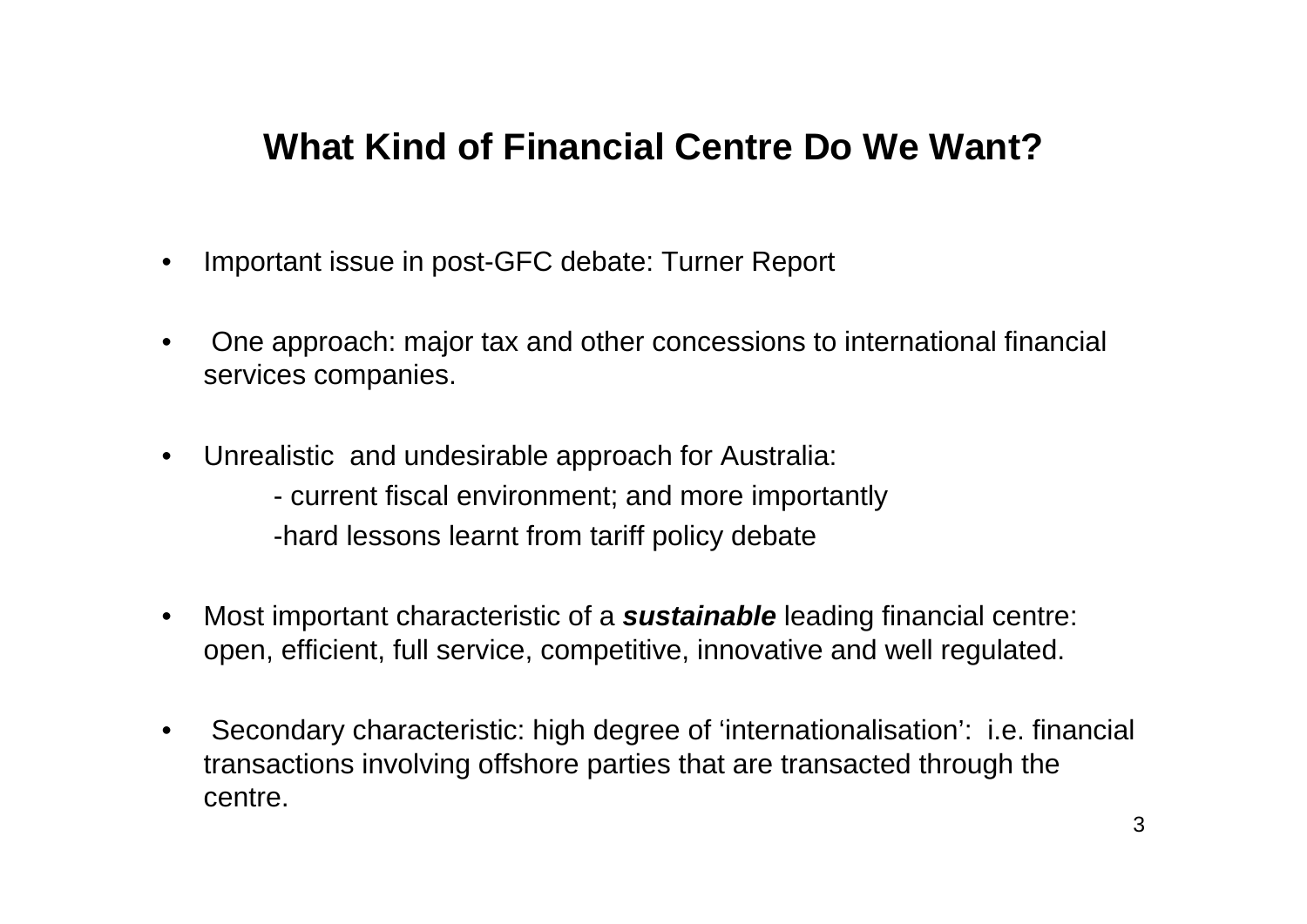# **How Does Australia Rate on These Characteristics?**

(a) open, full service, competitive, innovative and well regulated



4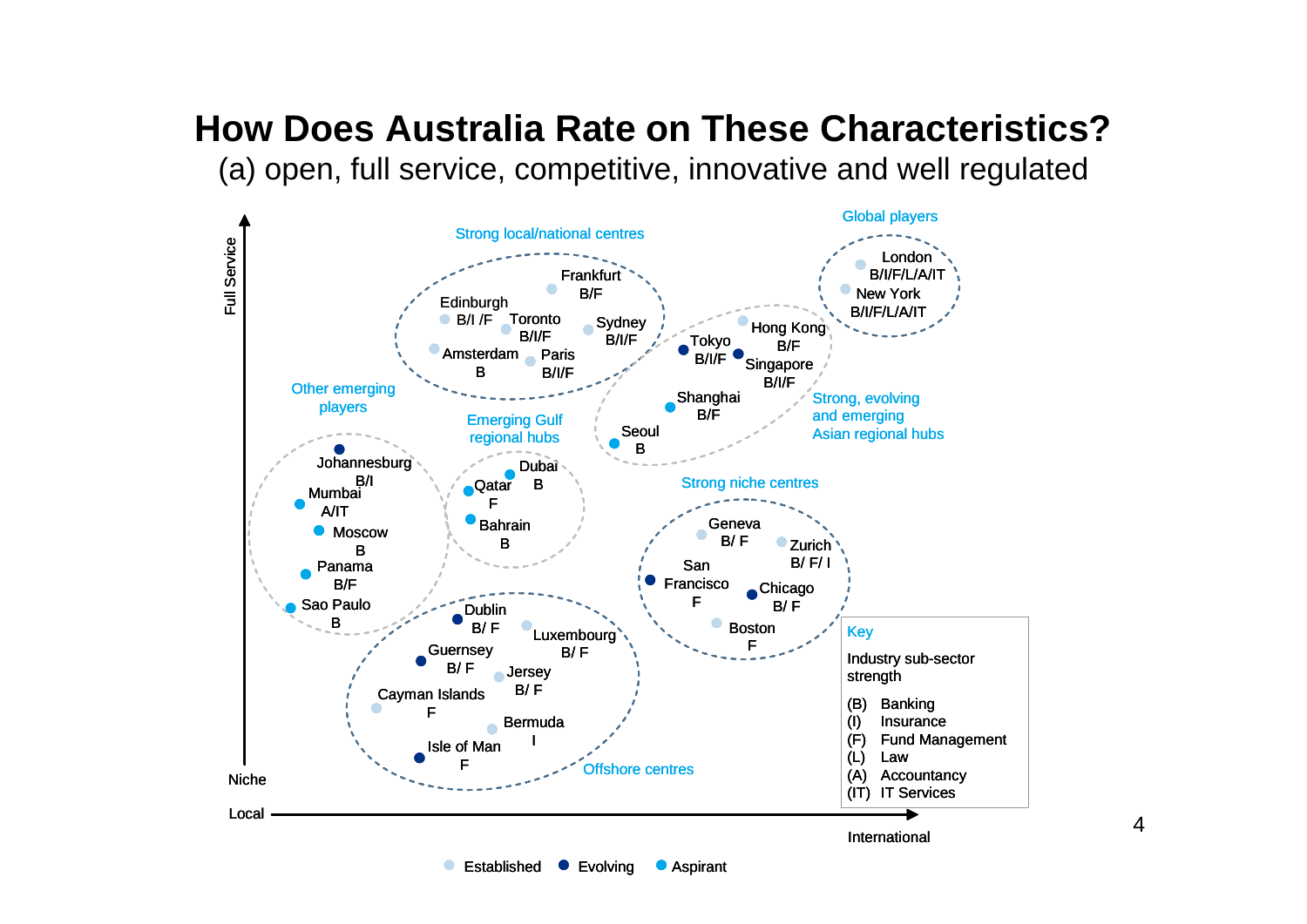## **How Does Australia Rate on These Characteristics?**

(a) open, full service, competitive, innovative and well regulated

- $\bullet$  The Economist Intelligence Unit (Feb 09) ranks Australia seventh in the world in terms of the quality and attractiveness of its business environment.
- $\bullet$  Sep 09 Governance metrics International: fourth in the world and highest in the region for its corporate governance.
- $\bullet$  Dun & Bradstreet's 09 *Global Risk Indicator* places Australia amongst the top four out of 131 countries.
- $\bullet$  09 Index of Economic Freedom (Heritage Foundation, WSJ): third out of 183 countries.
- World Economic Forum's *Global Competitiveness Report 2009-2010:*  Fifteenth out of 133
- Milken Institute's *Opacity Index 2009:* third best in the world.
- • World Economic Forum's *Financial Development Report 2009: s*econd amongst the world's financial centres, behind the UK but ahead of the US, Singapore and Hong Kong.

**Conclusion**: arguably the most efficient and competitive 'full service' financial sector in the Asia-Pacific region.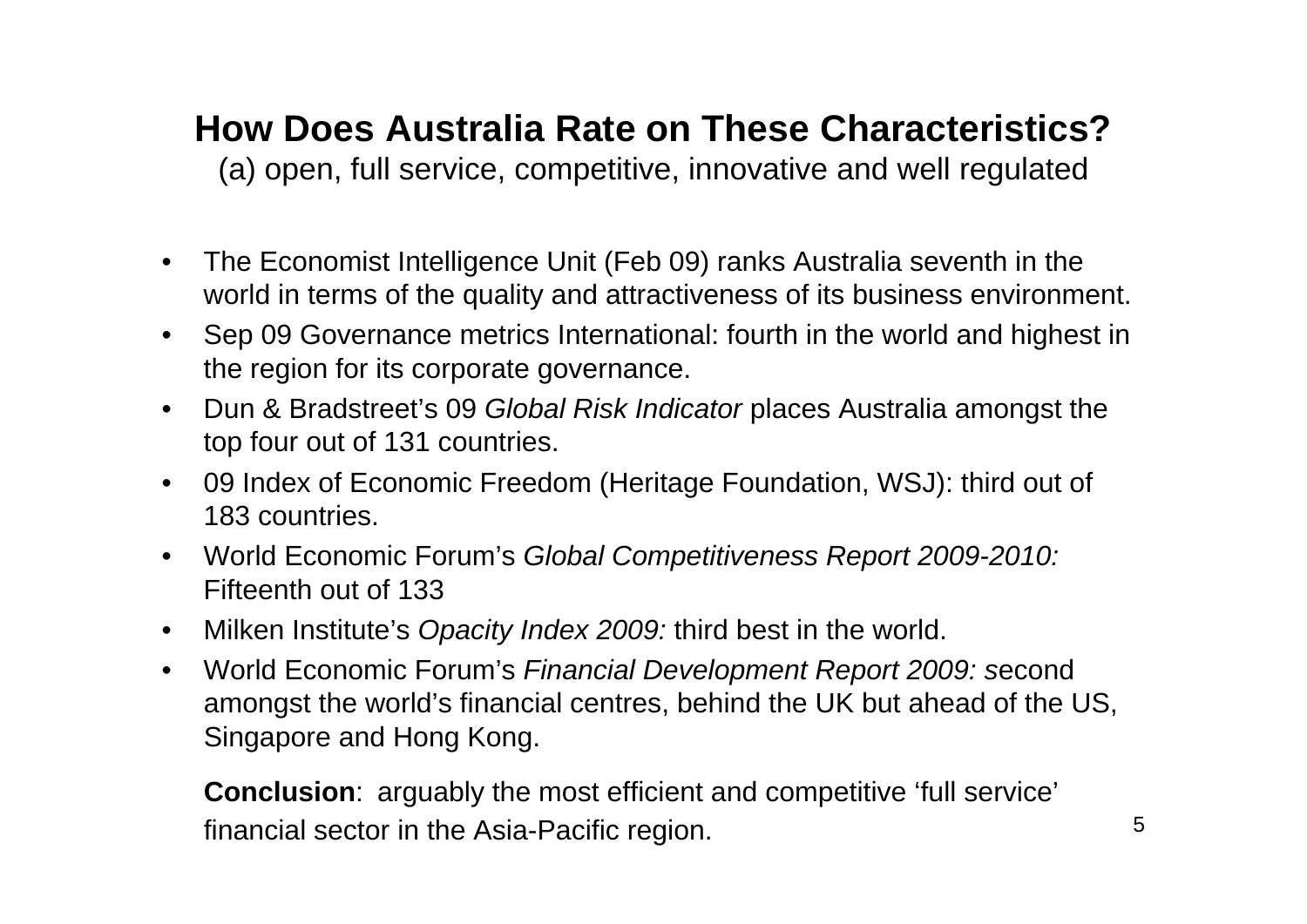### **How Does Australia Rate on These Characteristics?**

(b) high volume of cross-border financial transactions

Internationalisation of financial services sectors



**Financial services imports as a per cent of financial services value added**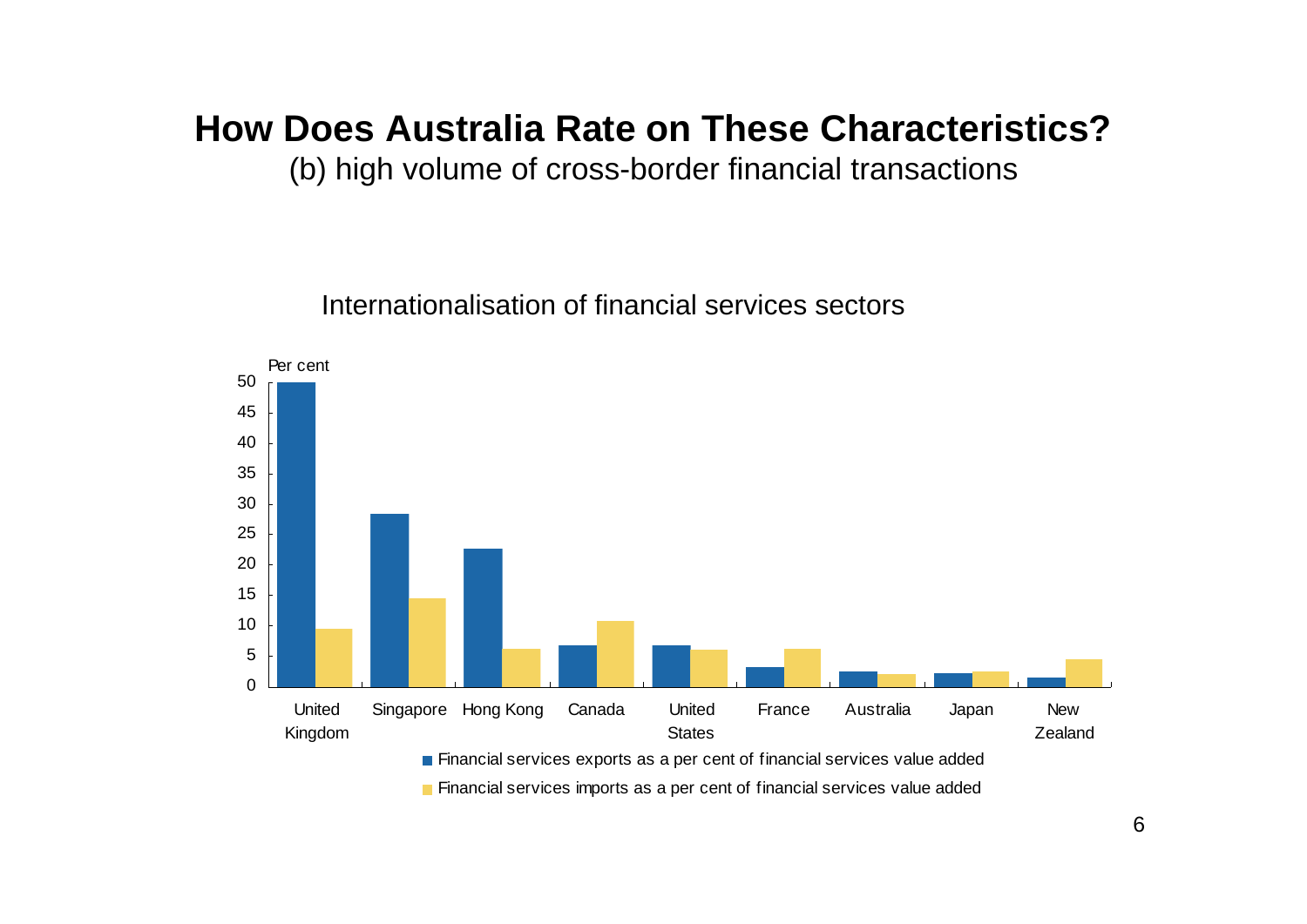## **Constraints to Greater Cross-Border Financial Transactions**

- $\bullet$  the breadth of domestic opportunities, in part springing from our compulsory superannuation system;
- a view by many Australian financial services companies that the business risk associated with looking for offshore opportunities is too great;
- offshore brand recognition issues;
- $\bullet$ offshore market access constraints.
- •*Tax uncertainties*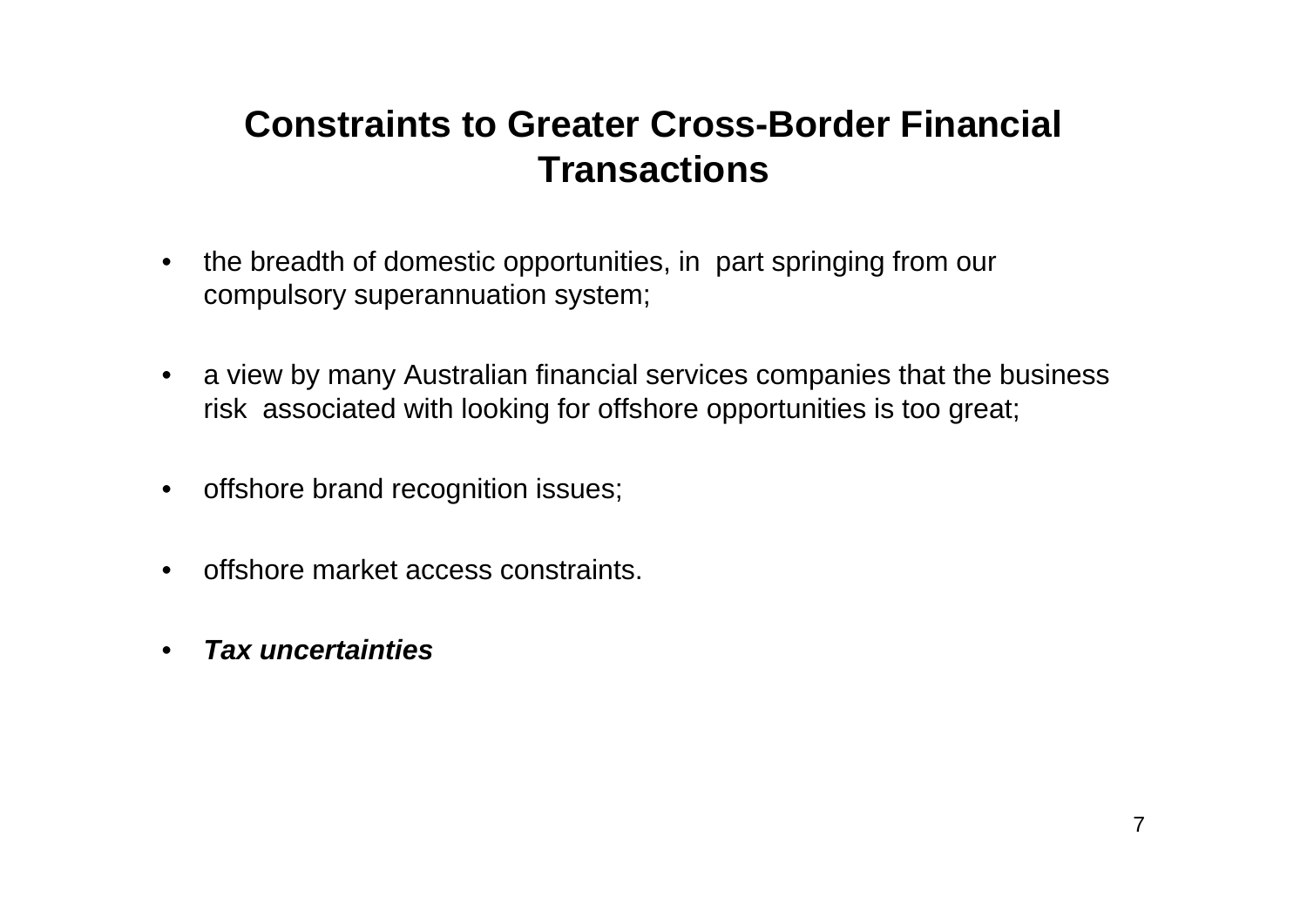## **Constraints to Greater Cross-Border Financial Transactions: Tax Uncertainties**

- $\bullet$  *Permanent establishment*: what determines, for tax purposes, where an organisation carries on its business;
- $\bullet$ *Source*: what determines where it earns its income;
- $\bullet$  *Tax residency*: the tax implications of where management decisions are taken; and
- $\bullet$  *Capital v. revenue*: what determines what type of income it is deemed to have earned, in particular whether that income is a capital gain or revenue.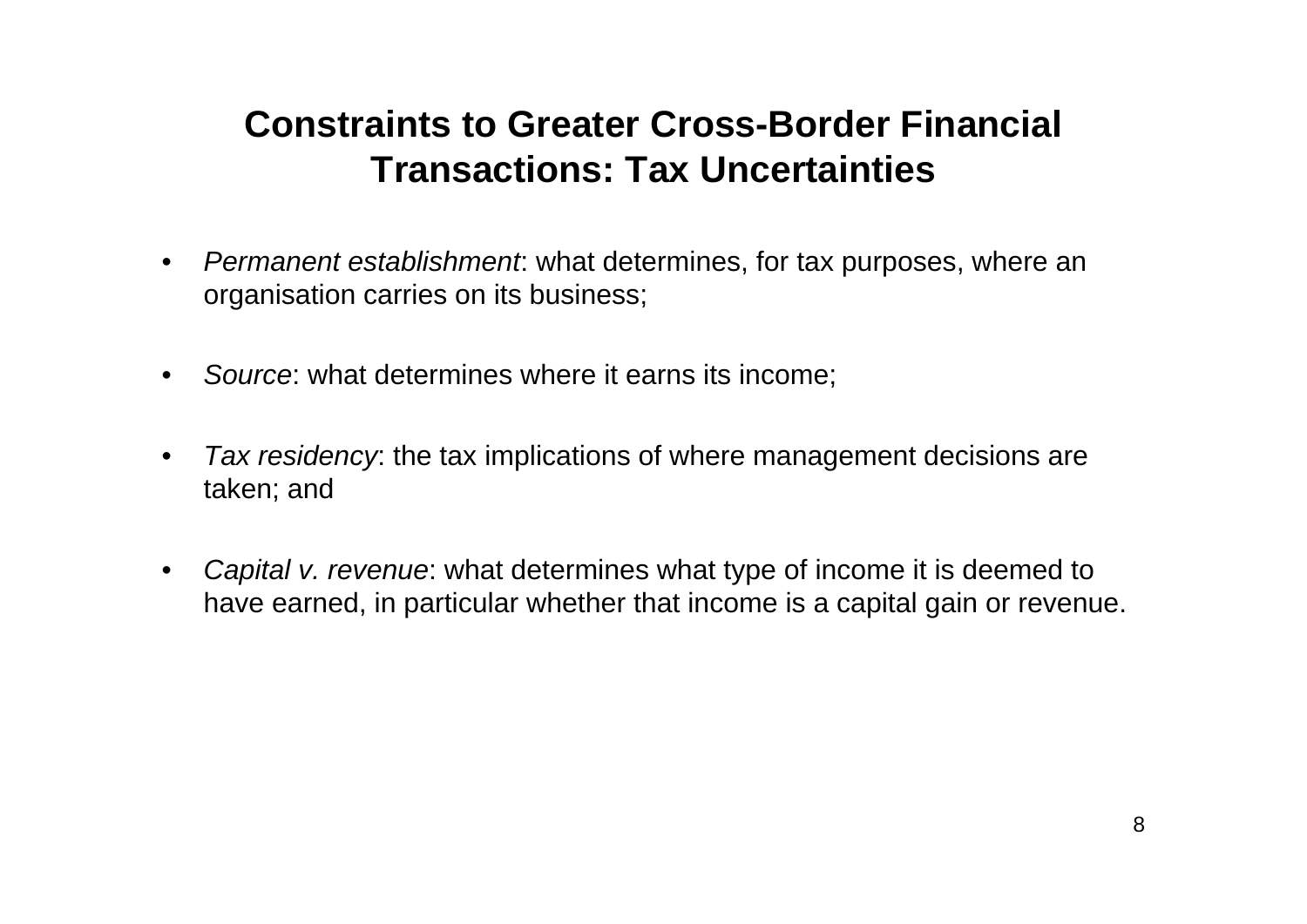### **Tax Uncertainty: Behavioural Consequences**

- • discourages international financial services companies looking to establish regional headquarters or parts of their regional operations in Australia;
- • encourages financial entities to ensure that particular financial transactions or decisions that could have occurred through an Australian based broker or exchange are instead transacted offshore or not at all;
- • unwillingness on the part of many potential offshore investors to invest via Australian based vehicles or to use Australian based investment advisers; and
- $\bullet$  unwillingness on the part of some Australian fund managers to actively seek to expand their funds under management from offshore clients, or alternatively a decision to do so by setting up offshore vehicles which are run offshore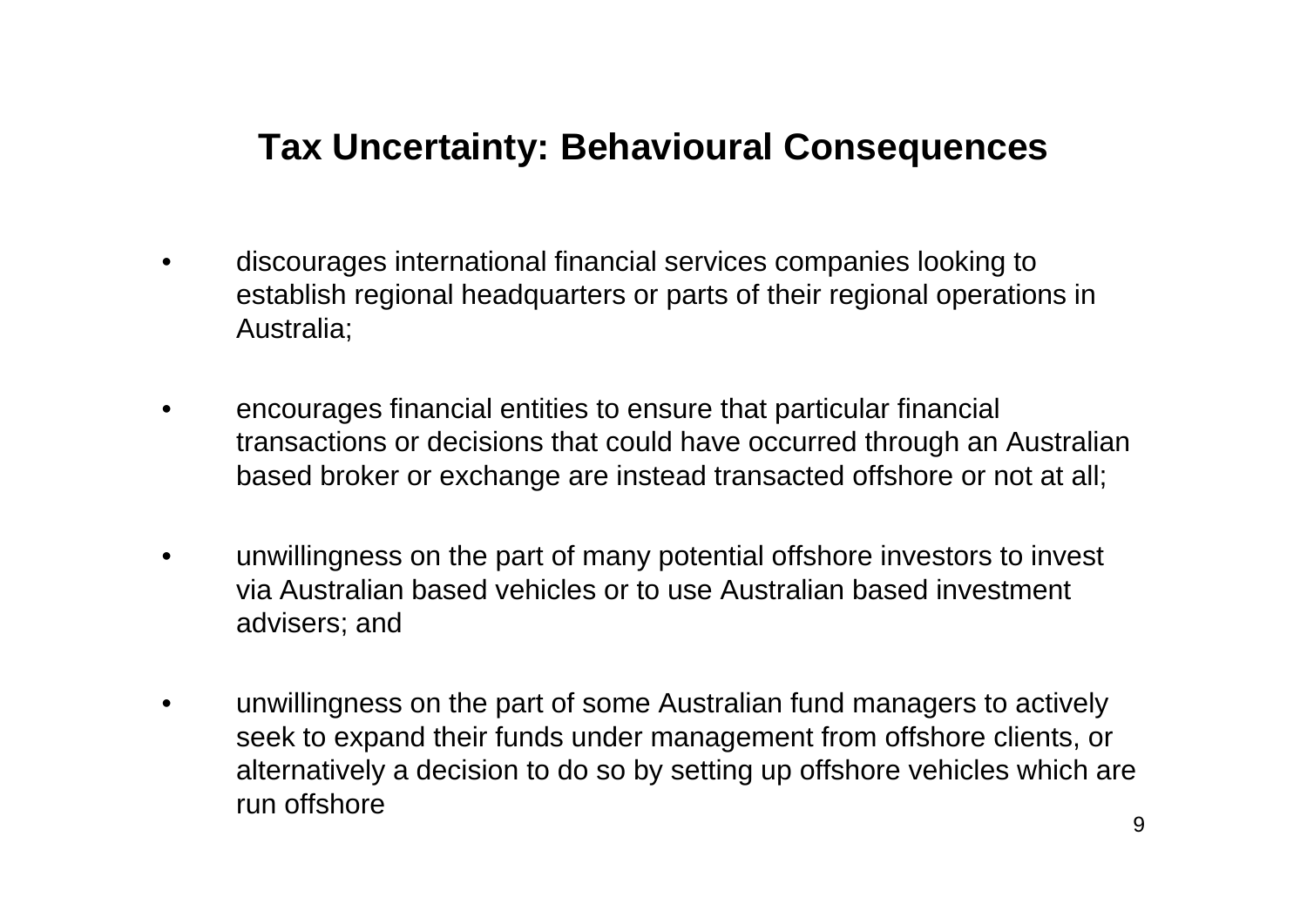### **Tax Uncertainties: Economic Cost**

The combined effect of these industry uncertainties and concerns as to how cross-border transactions will be taxed is that:

- • potential financial transactions, investment flows and new business opportunities are driven away from Australia;
- $\bullet$  negative implications for the liquidity of domestic markets, exports and job opportunities;
- • negative implications for revenue from the fees that would otherwise be generated by the Australian based investment advisers, brokers or other intermediaries.
- All of these effects run contrary to the objective of developing Australia as a leading financial centre.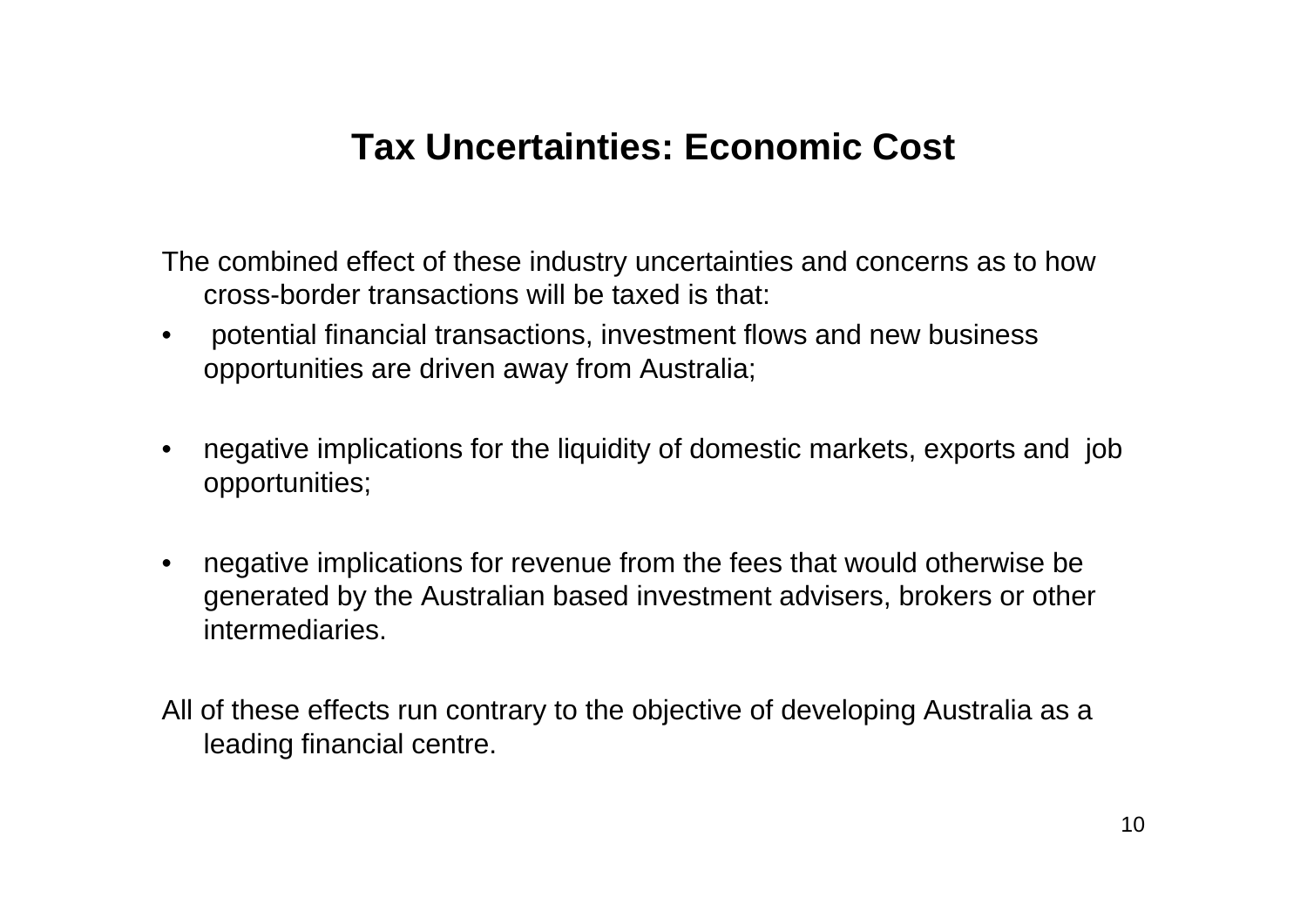### **Key Recommendations: Funds Management Package**

- $\bullet$ Investment Manager Regime: greater tax certainty
- Funds management vehicles: right structures
- Asia region funds management passport: market access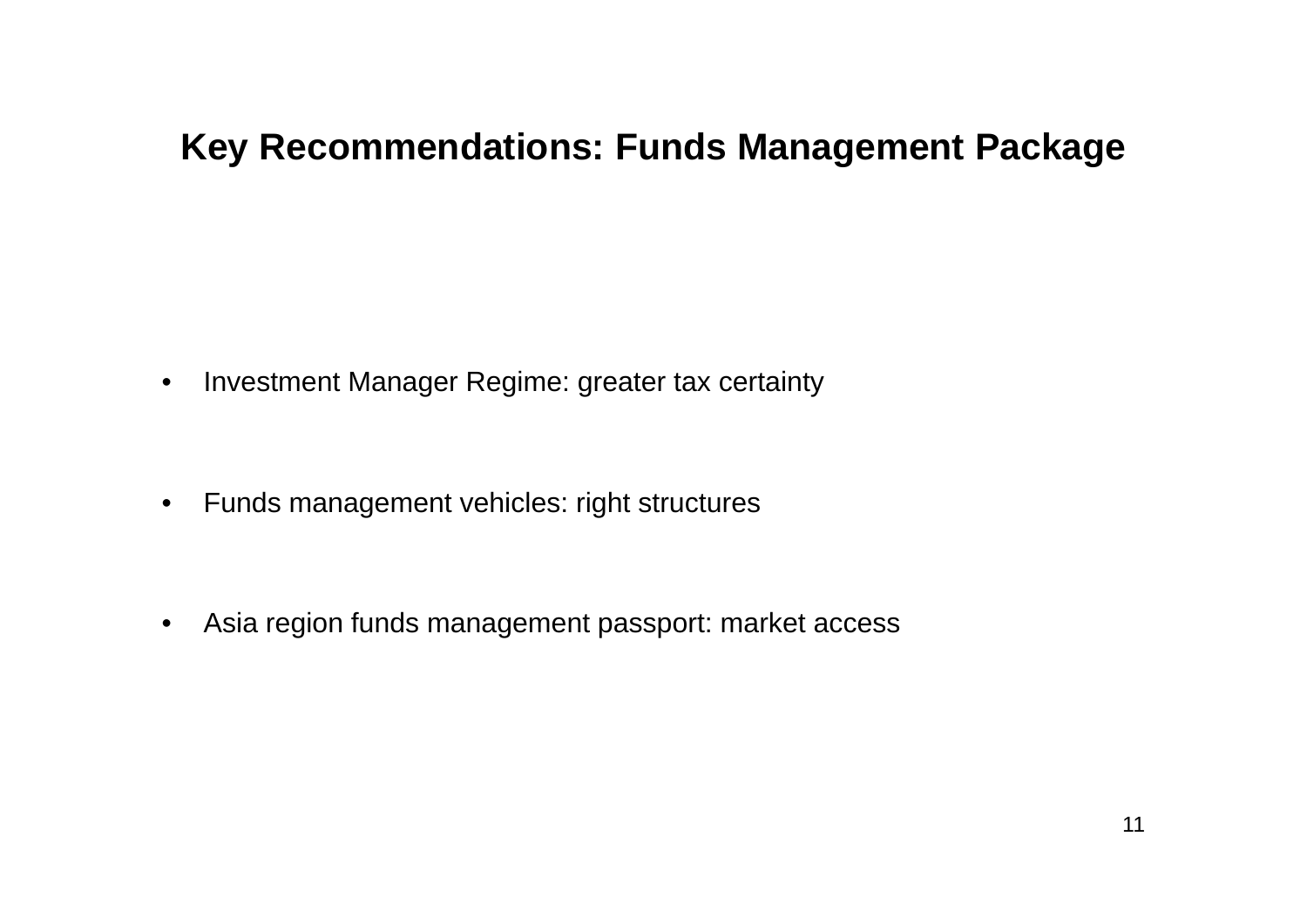### **Key Recommendations: Cross Border Financial Transactions**

#### **Offshore Banking Unit Regime**

- $\bullet$  Purpose: to encourage offshore financial transactions between nonresidents to be conducted through an Australian institution
- •Concessional 10% tax rate on "eligible activities"
- • Not widely used because:
	- internal accounting and incentive schemes inadequate
	- very unclear definition of "eligible activities
	- -ATO tax ruling on "Choice"
	- application process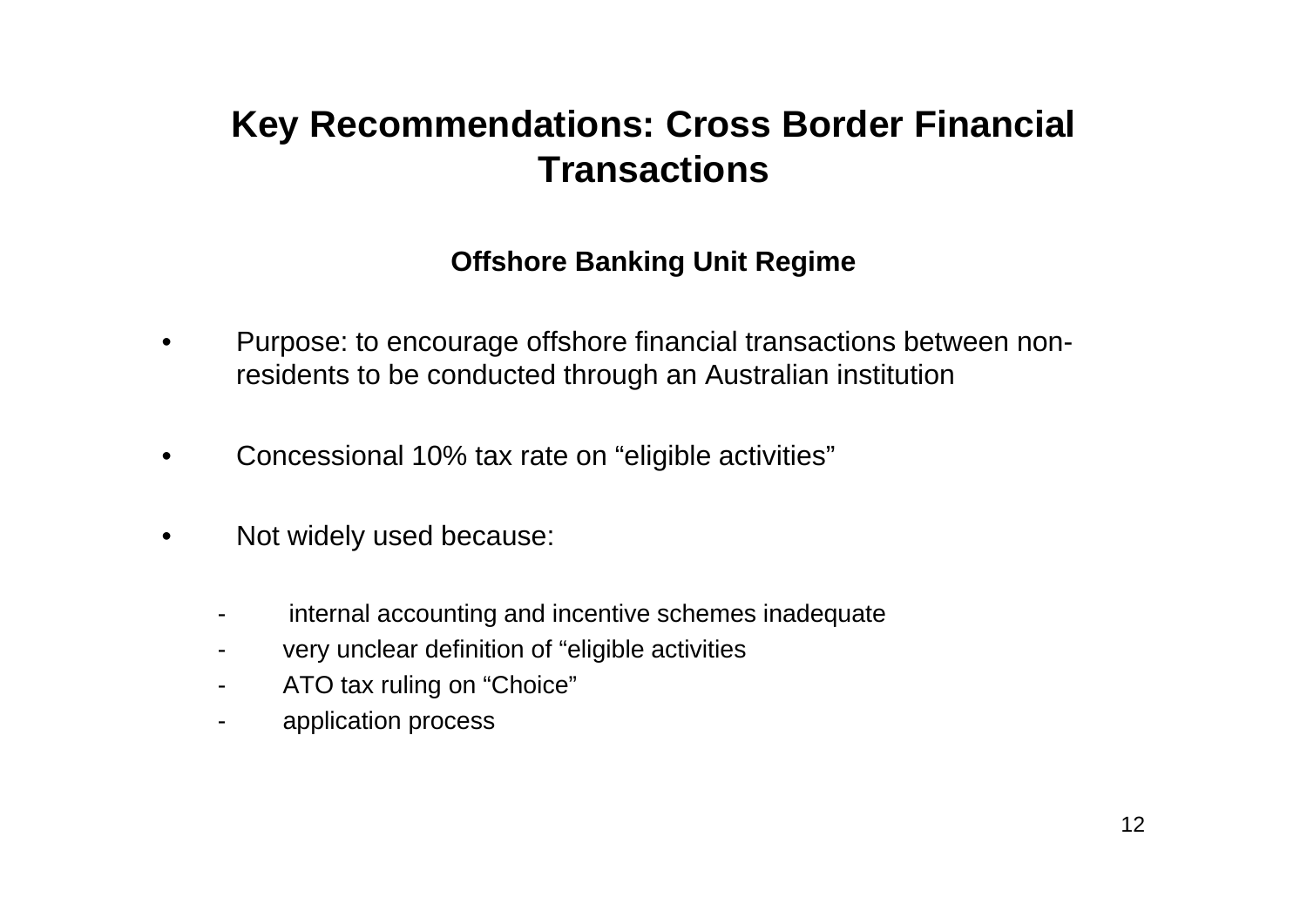## **Key Recommendations: Access to Offshore Capital**

### (a) Objectives

- $\bullet$  As an importer of capital, it is vital that Australia has access to offshore savings pools at competitive rates.
- $\bullet$  Given the key role played by the banking sector in funding the CAD, this also feeds through into lower funding costs for domestic borrowers.
- • foreign bank and non-bank financial institutions are an important source of competition to domestic banks: important to ensure that there are no policy related impediments to their ability to access capital from parent companies.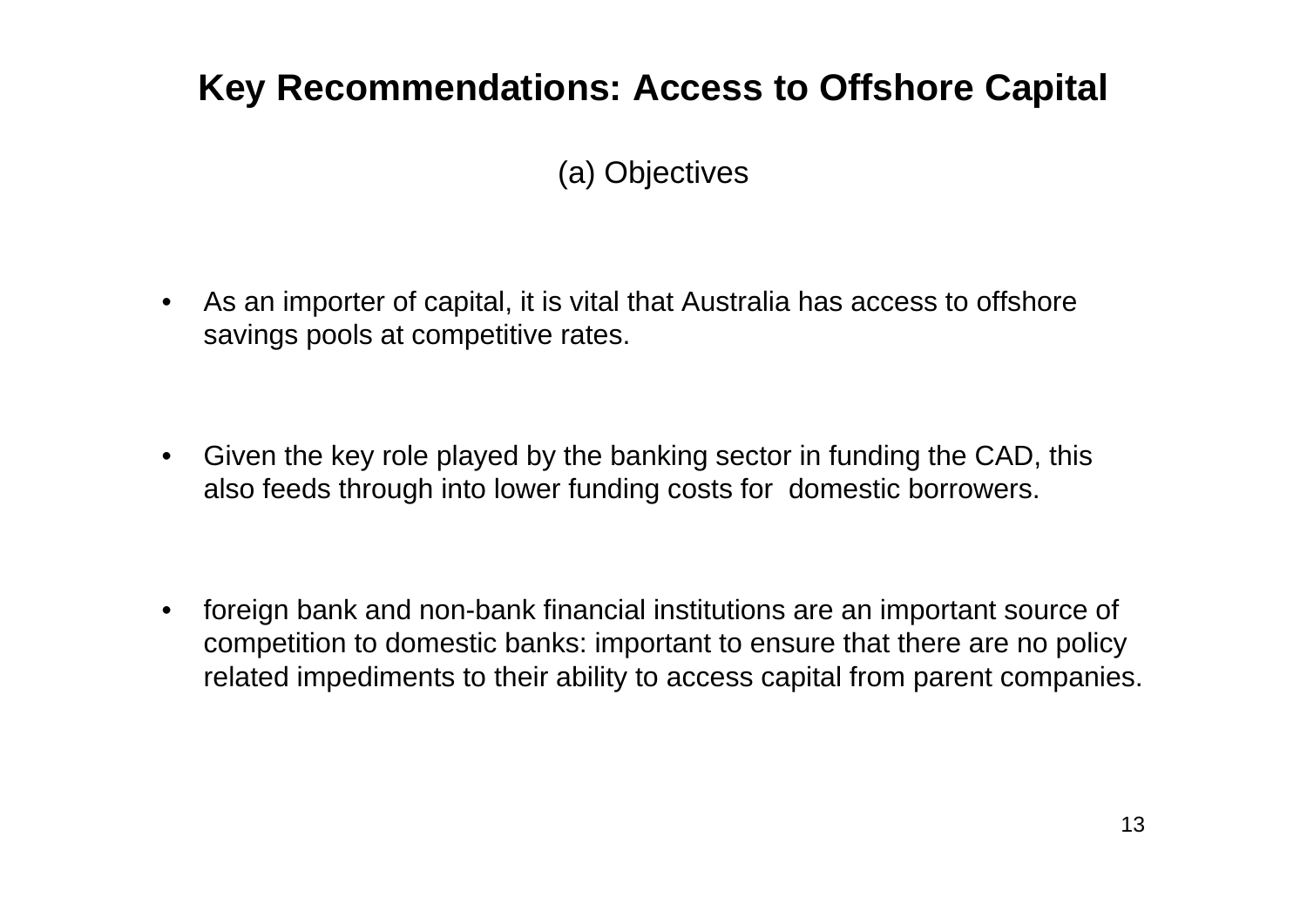# **Key Recommendations: Access to Offshore Capital**

### (b) Recommendations

- $\bullet$  Abolition of withholding tax on interest paid on foreign-raised funding by Australian banks; on interest paid to foreign banks by Australian branches; and on financial institutions' related party borrowing;
- $\bullet$  Removal of LIBOR cap on deductibility of interest paid on branch-parent funding;
- $\bullet$  Removing any tax or regulatory impediments to the development of Islamic finance products in Australia.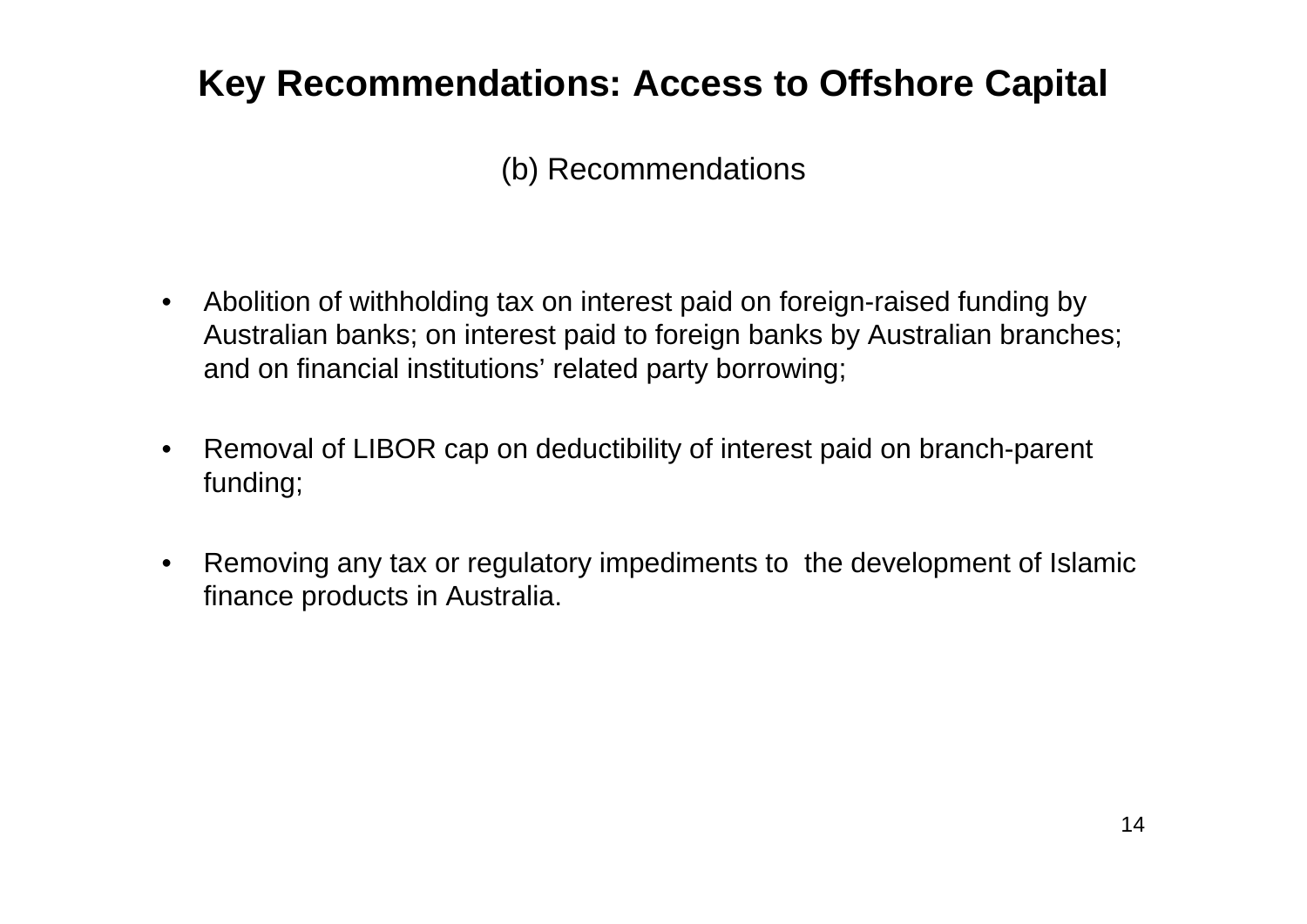# **Key Recommendations: Improving Domestic Competition and Efficiency**

#### **(a) Objective**

• reducing the cost and increasing the range of financial products available to consumers and business in Australia.

#### **(b) Recommendations**

- • a one stop online 'online gateway' to facilitate foreign financial services companies considering setting up businesses in Australia;
- abolishing state taxes and levies on insurance;
- $\bullet$ standardizing state regulations relating to the insurance sector,
- $\bullet$ increasing competition on exchange traded markets;
- $\bullet$  making it easier to issue corporate bonds to the retail sector while maintaining necessary consumer protection; and
- $\bullet$  encouraging offshore funds looking to offer their funds management products in Australia via the Asia funds passport proposal.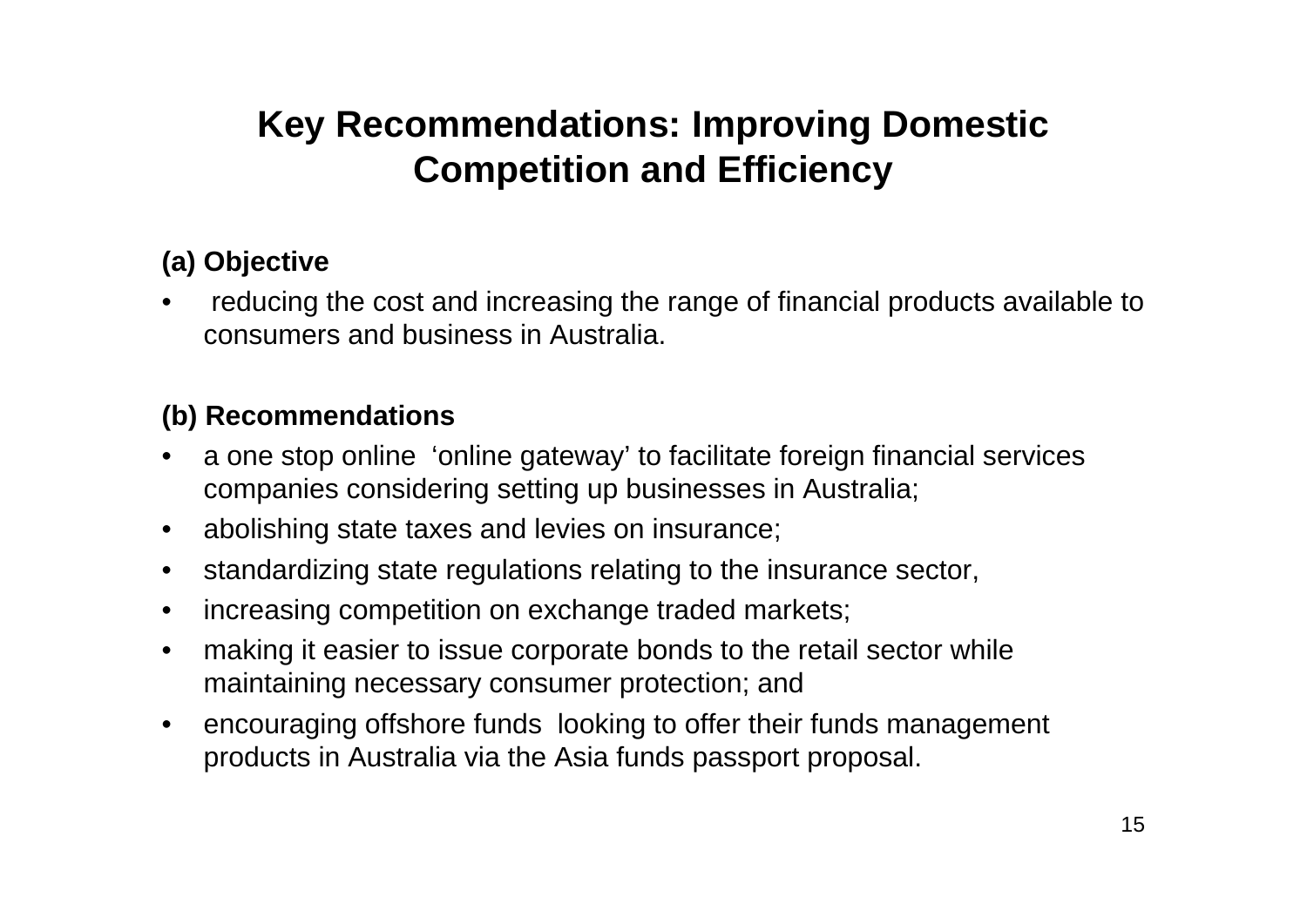# **Key Recommendations: Maintaining a Best Practice Regulatory Framework**

#### **(a) Objective**:

• maintaining the right balance between systemic stability, consumer protection and financial innovation

### **(b) Recommendations:**

- Soft: fully testing and evaluating all significant new regulatory proposals to ensure they are necessary, effective and impose as small a compliance burden on industry as possible. c.f. Regulatory Impact Statements
- Hard: periodic regulatory reviews focused on ensuring that our regulatory rules and framework remain best practice. But not yet!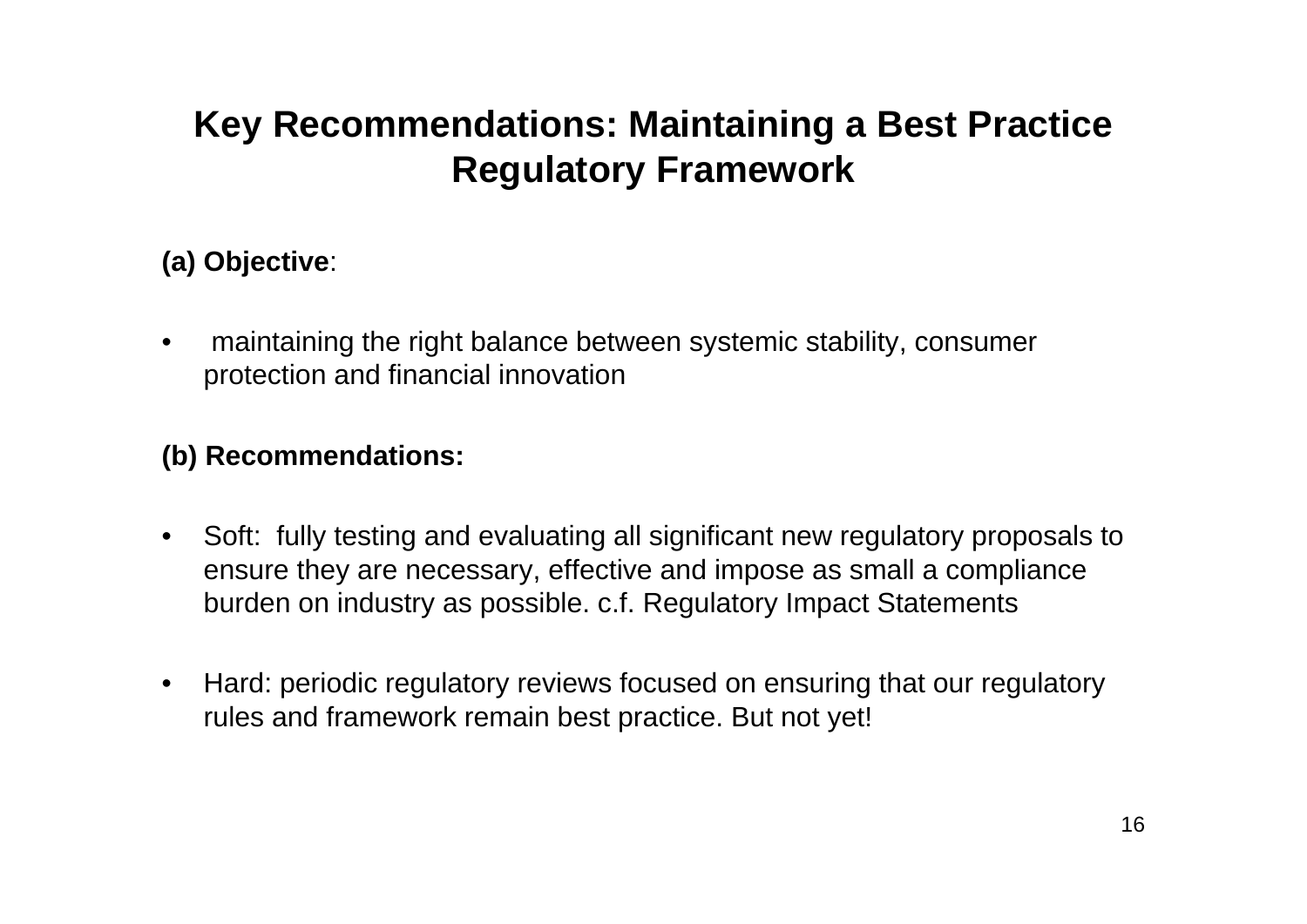# **Key Recommendations: Ensuring Effective and Ongoing Policy Reform**

#### **(a) The Issues**:

- • policies with good intent have not always been implemented or administered as effectively as they might have been;
- • policy changes have often not been regularly updated and amended over time;
- • policy changes in Australia are taking place against a background of rapid policy change in other countries and financial centres in the region.

### **(b) Recommendation:**

•Financial Centre Task Force